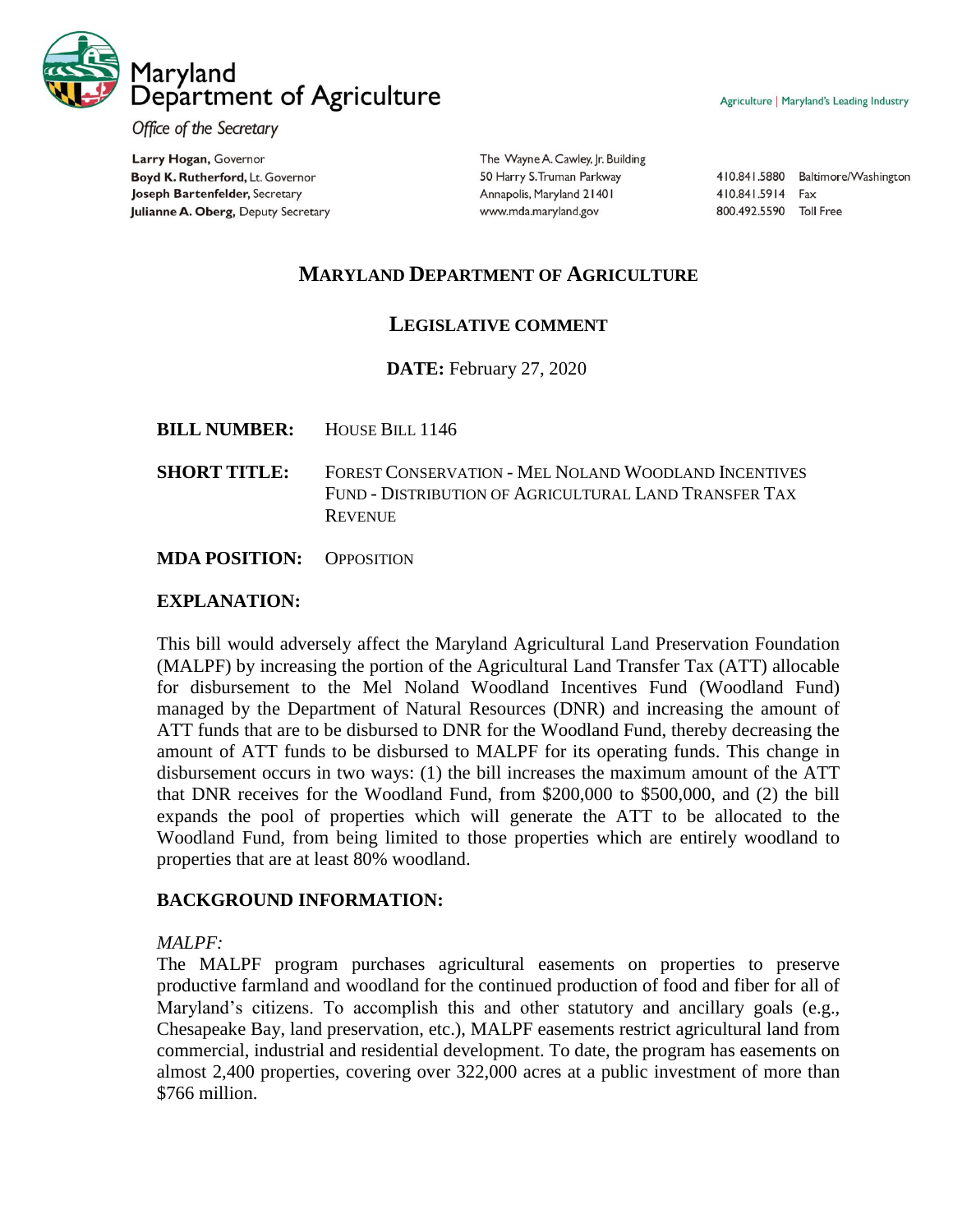MALPF is funded primarily through two sources: the ATT, which funds the majority of its operational budget; and Program Open Space, which funds the majority of the MALPF capital budget (easement purchases). HB 1146 would drastically decrease the amount of ATT funding that MALPF receives.

MALPF's acquisition of easements is based on an established easement application cycle. From FY09 through FY18, applications were accepted every other year resulting in a twoyear application cycle (i.e., two fiscal years of capital funding were combined into a single application cycle). With the return of full funding through the Program Open Space Fund, MALPF returned to the accepting of applications annually resulting in a one-year application cycle. Returning to an annual application cycle doubles the workload volume of new easement acquisitions not only for MALPF, but also the Department of General Services (DGS) attorneys and appraisers that support MALPF

In anticipation of the return to the annual application cycle, when the MALPF-DGS Memorandum of Understanding was renewed in FY19, MALPF agreed to increase the number of assistant attorneys generals and appraisers that MALPF funds to support the increase in workload. MALPF agreed to fund two new full-time assistant attorneys general and two new appraisers (splitting the funding of one of the appraisers with DGS). Starting with the FY19 MOU, which is planned to be revised in the FY21 budget, MALPF increased funding to DGS by \$446,400 to manage the increase workload of the annual easement cycle.

### *Impact of HB 1146 on MALPF:*

If HB 1146 passes, the ATT funds available to fund the MALPF operating budget would potentially be reduced by \$300,000 annually. A reduction in the amount of ATT funds available to MALPF would have a significant negative impact on the MALPF operating budget when the volume of new easement acquisitions has doubled. To make up for the shortfall in the operating budget, MALPF may need to use funds planned for new easement acquisitions, or possibly amend the MOU with DGS to eliminate the newly created positions.

If easement acquisition funds were used to meet the operational needs, the overall funds available to purchase new easements would be reduced. Terminating the recently created attorney and appraiser positions would significantly impact the length of time it takes MALPF to complete new easement acquisitions as well as continue all other ongoing easement requests and transactions.

With the return of the single year easement application cycle, the MALPF operating budget went from \$1.5 million in FY18 to a requested \$2.1 million in FY21. The vast majority of the increase in the operating budget stems from the \$446,400 increase in the MOU with DGS, but also additional transactional expenses associated with the annual application cycle. There is no simple solution to manage a decrease of hundreds of thousands of dollars to the MALPF operating budget.